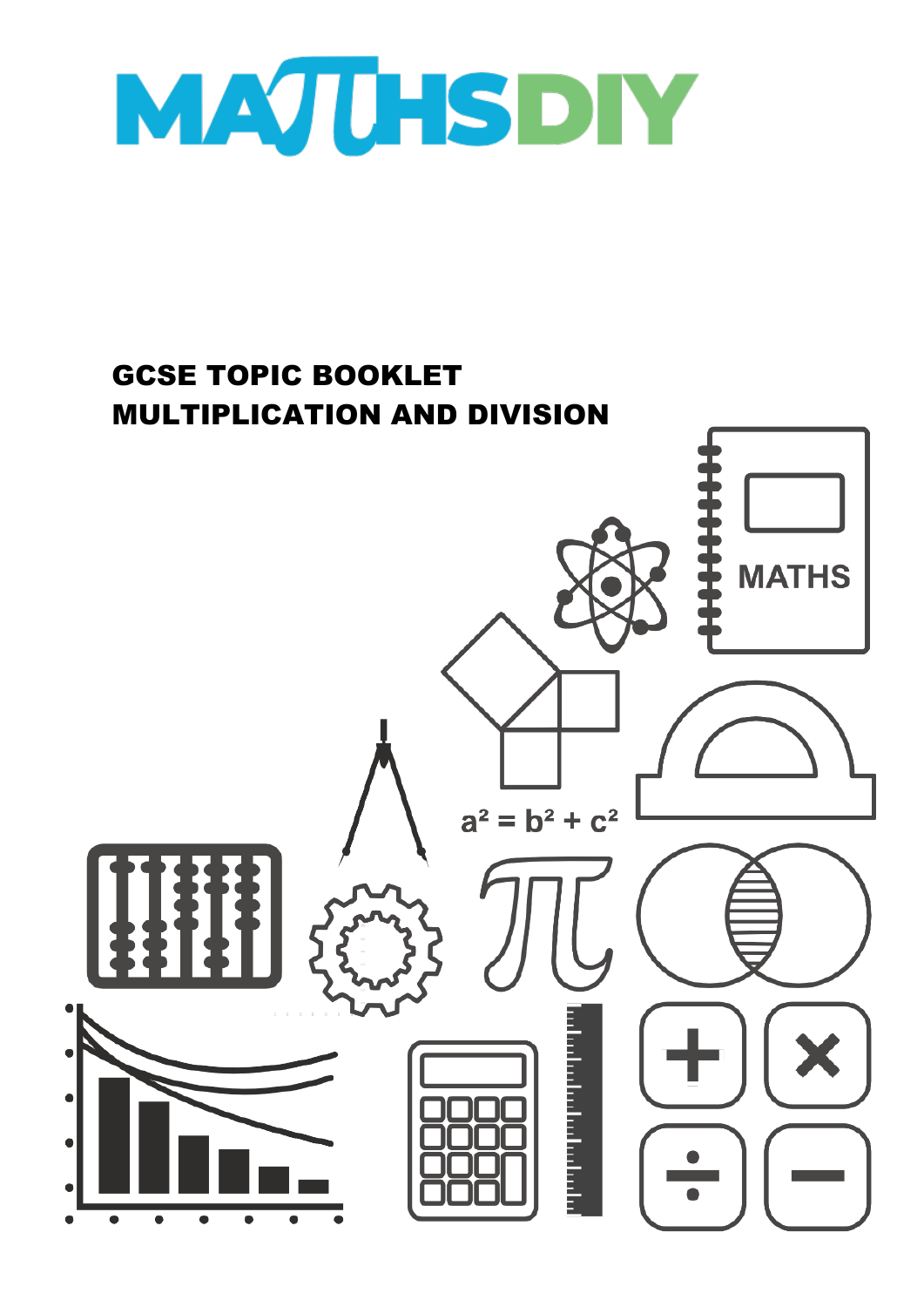|                | 1. | Multiply 469 by 36. |     |
|----------------|----|---------------------|-----|
| <b>MAJUHSD</b> |    |                     |     |
|                |    |                     |     |
|                |    |                     |     |
|                |    |                     | (3) |
|                | 2. | Divide 989 by 43.   |     |
|                |    |                     |     |
|                |    |                     |     |
|                |    |                     |     |
|                |    |                     | (3) |
|                | 3. | Multiply 346 by 27. |     |
|                |    |                     |     |
|                |    |                     |     |
|                |    |                     |     |
|                |    |                     |     |
|                |    |                     | (3) |
|                | 4. | Divide 918 by 34.   |     |
|                |    |                     |     |
|                |    |                     |     |
|                |    |                     |     |
|                |    |                     | (3) |
|                |    |                     |     |
|                | 5. | Divide 2030 by 58.  |     |
|                |    |                     |     |
|                |    |                     |     |
|                |    |                     |     |
|                |    |                     | (3) |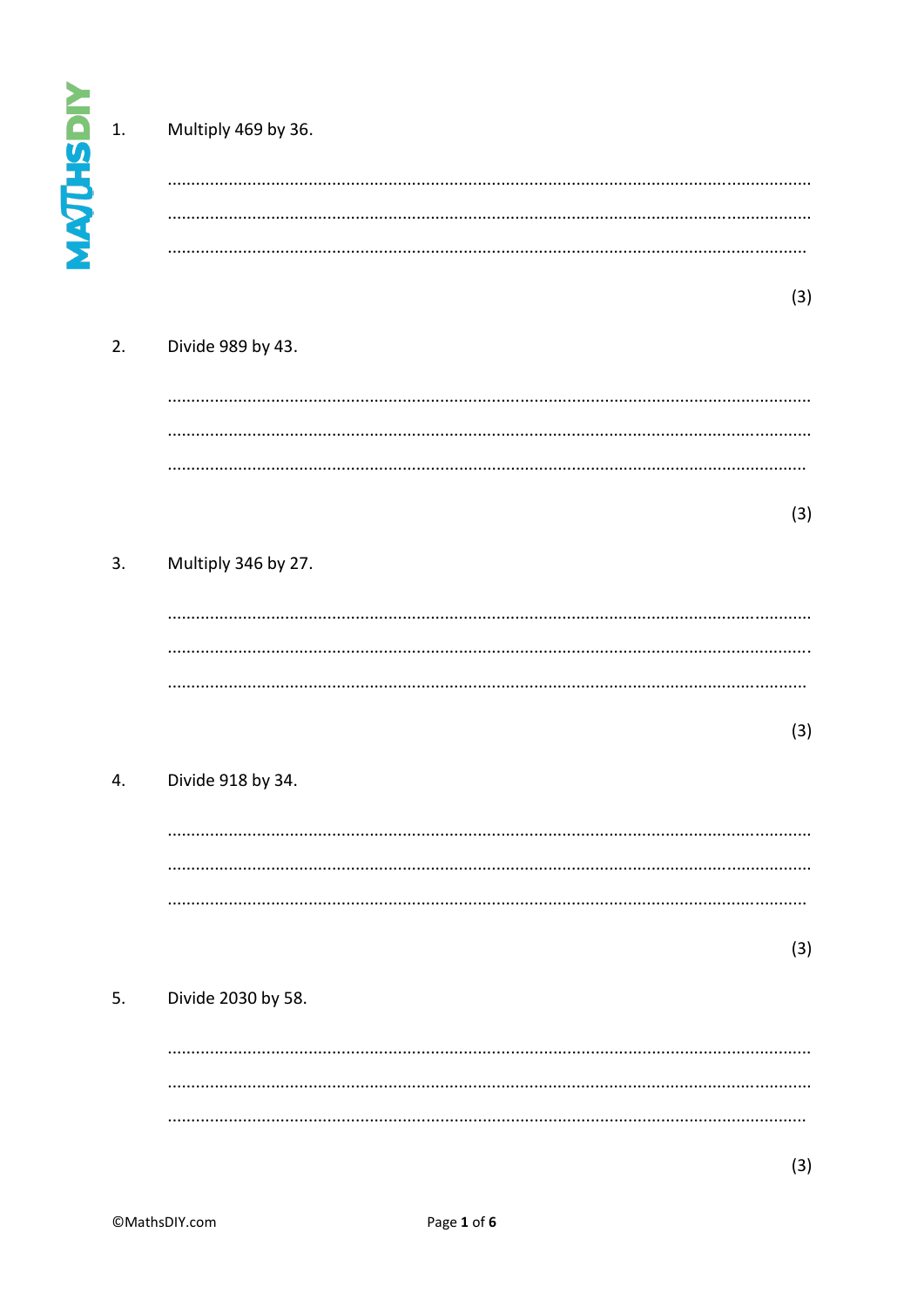A toy company buys 327 packets of marbles. Each packet contains 35 marbles. Calculate the total number of marbles bought by the company?

 $(3)$ 

 $7<sub>1</sub>$ Six hundred apples are placed in boxes for storage. Each box contains thirty-four apples. How many boxes can be filled and how many apples are left over?

 $(4)$ 

8. Morgan operates a machine that packs bottles of water into boxes. He has 200 bottles of water to pack into identical boxes. Each box holds 12 bottles. He completely fills as many boxes as possible. How many boxes will he fill and how many bottles will be left over?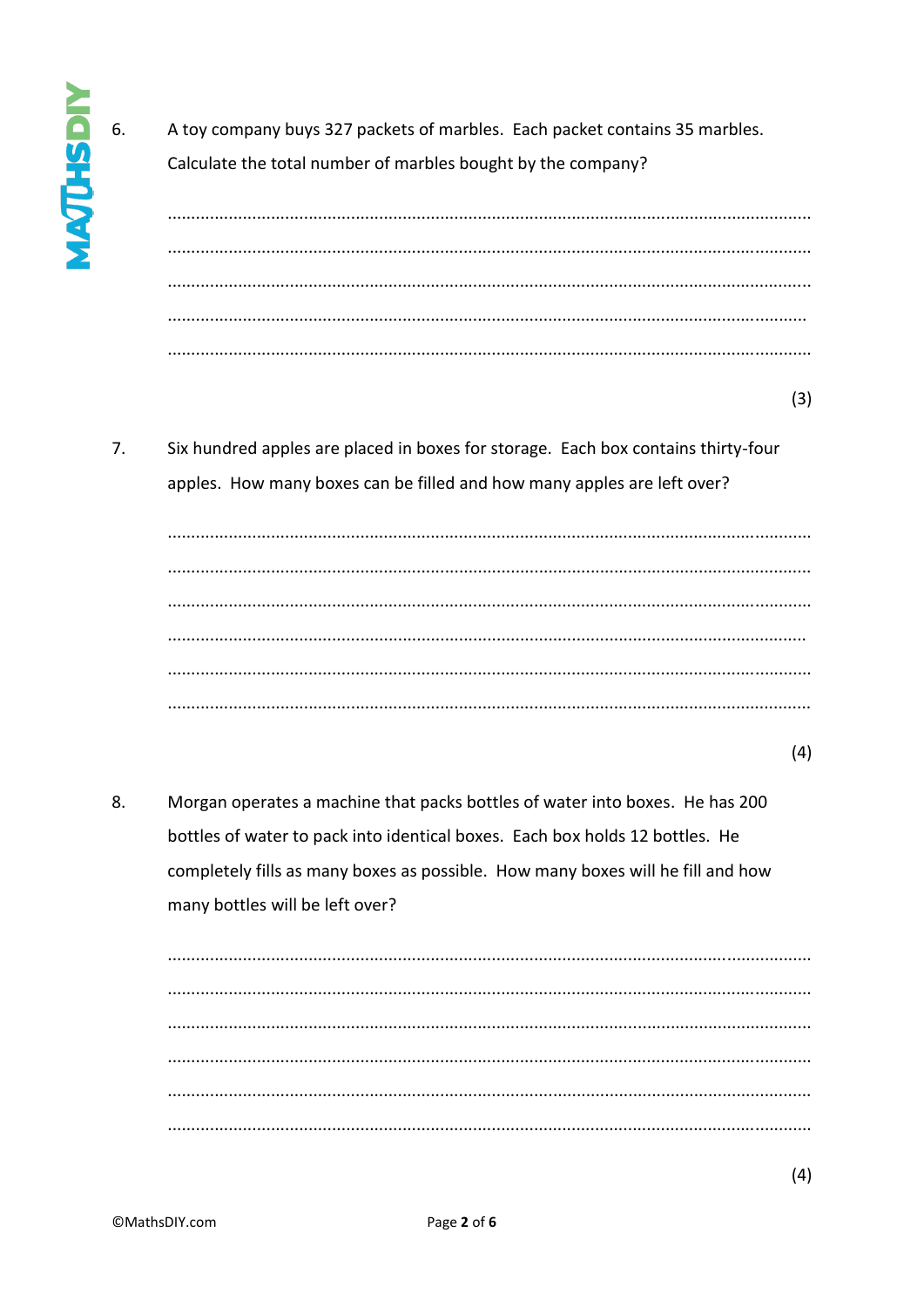- 9. There are 204 students at a certain primary school. The caretaker always puts 15 chairs in each row in the school hall.
	- How many complete rows of chairs must he put out so that each student can sit on a chair?
	- How many empty chairs will there be?  $\bullet$

 $(5)$ 

- A box contains 879 marbles. The marbles are shared equally between 24 children.  $10.$ 
	- How many marbles are given to each child?
	- How many are left over?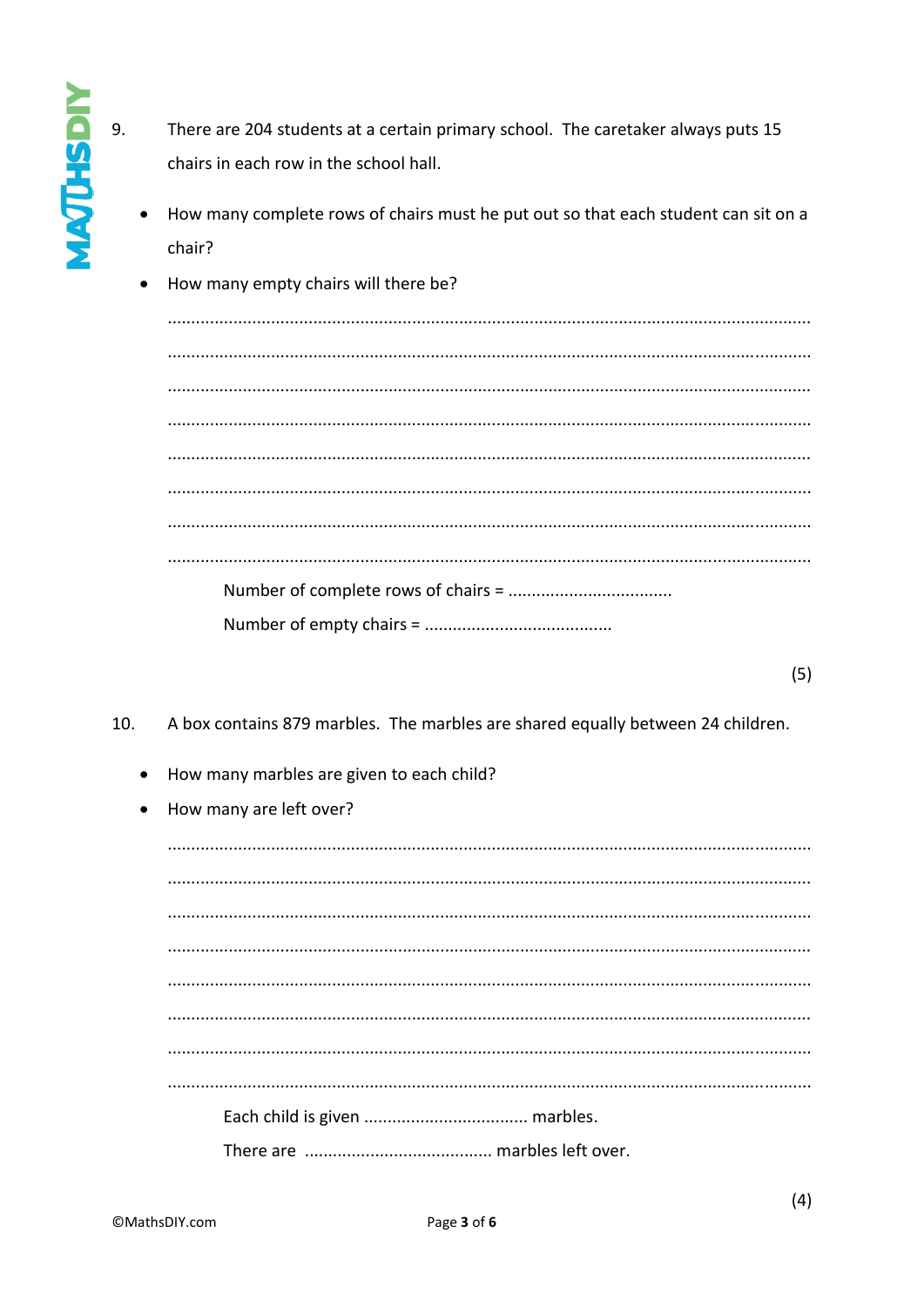- $11.$ A college invests in some new chairs. 1050 new chairs are divided equally between the 37 teaching rooms.
	- How many chairs are placed in each room?
	- How many are left over?

**NOSHOW** 

- $(4)$
- $12.$ Callum has £15 to spend on biscuits. A packet of biscuits costs 89p. He buys as many packets as possible. How many packets of biscuits does he buy and how much change does he receive? Show all of your working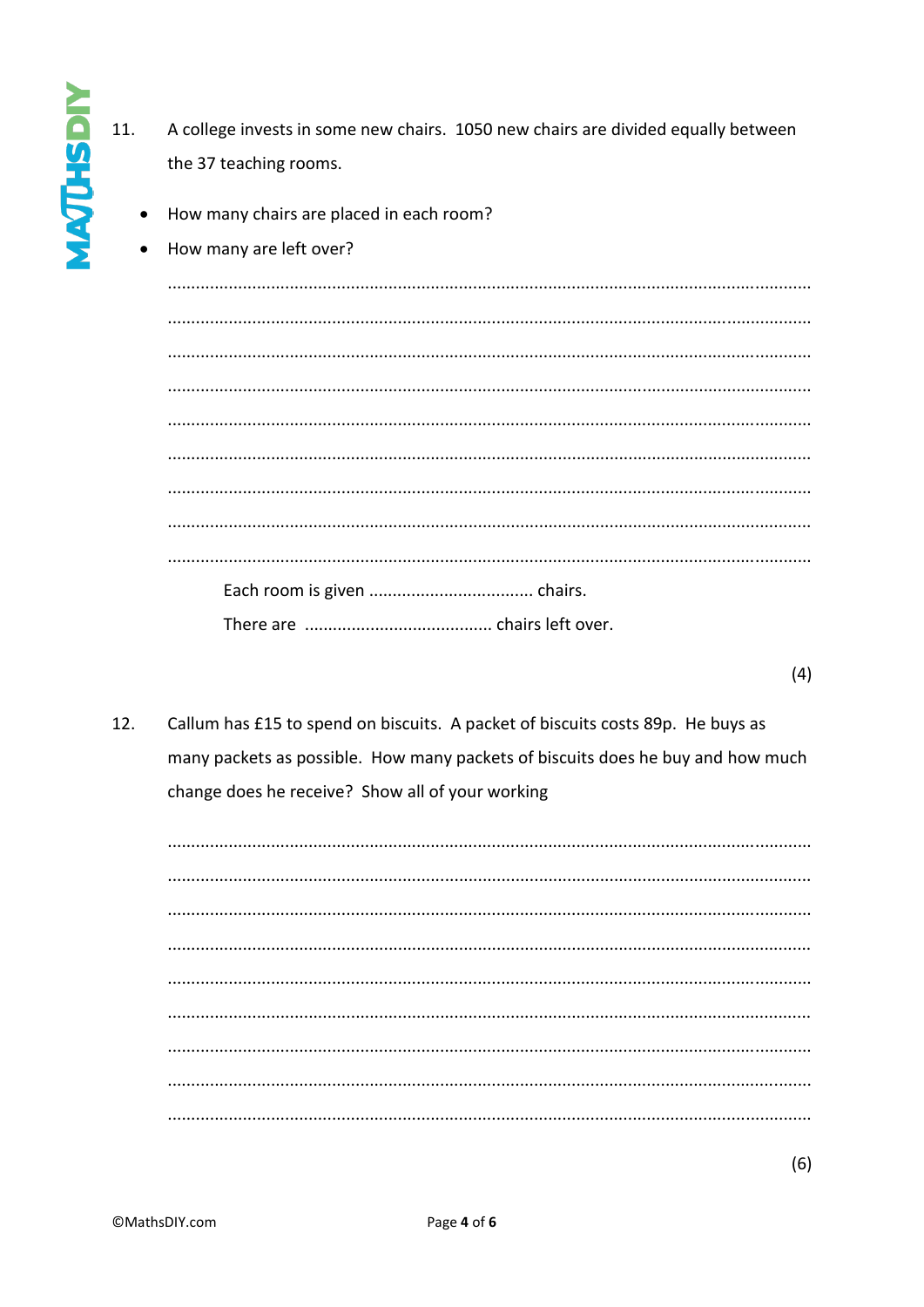13. Sian worked out that she would need to order 10 coaches to take 312 people to the theatre. Each coach holds 53 people. Is Sian correct or incorrect? Explain your answer.

 $\cdots$  $(2)$ 

14. Mr Jones is organising a school trip, travelling by bus. Each bus can carry 50 passengers. There will be 240 students going on the trip. For every 15 students, there must be one adult. How many buses will Mr Jones need to book? You must show all of your working.

|  | (6) |
|--|-----|